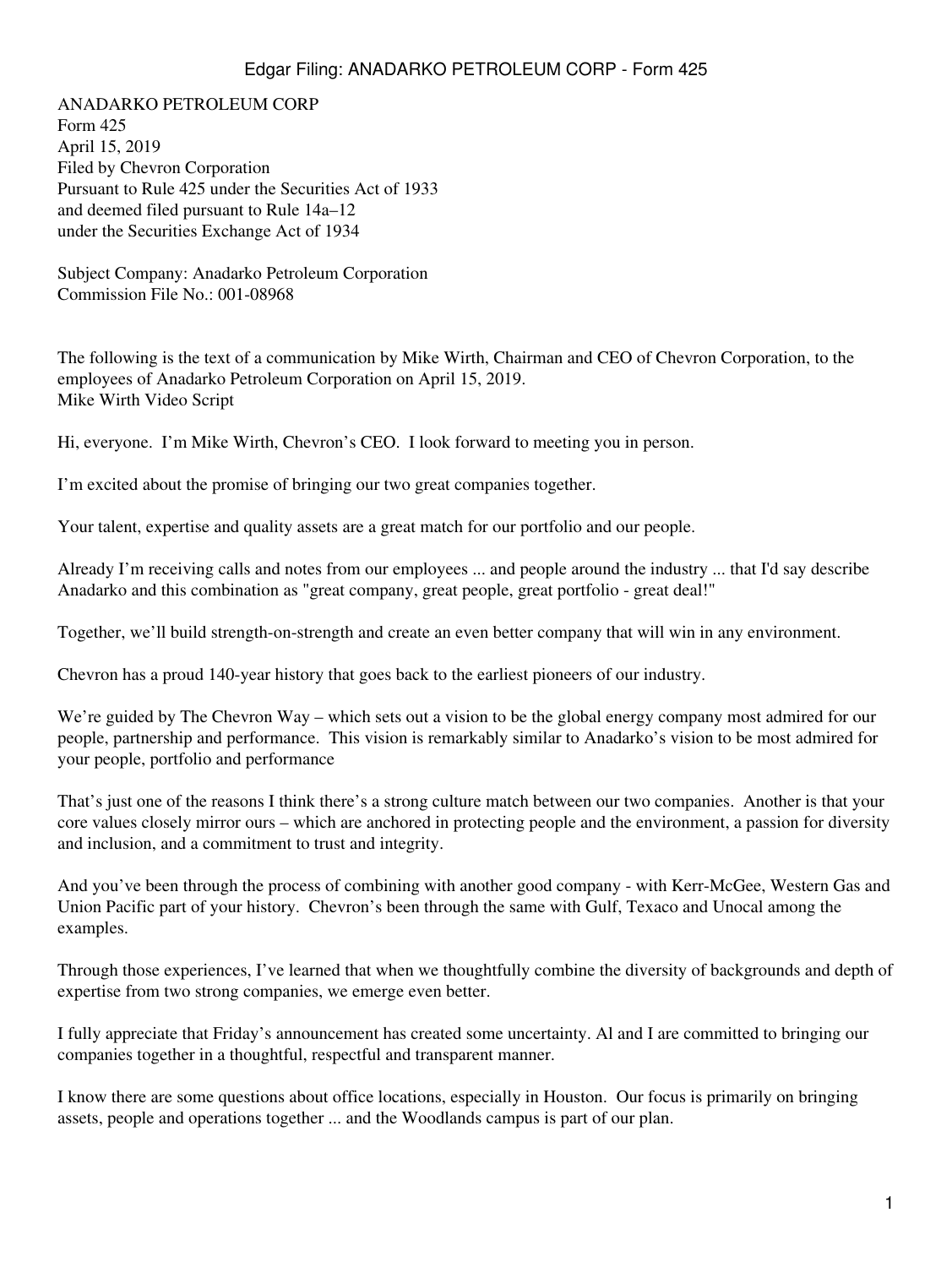As we prepare for integration over the next few months, you can expect frequent communication and strong collaboration every step of the way. And we're committed to doing this in a manner consistent with the mutual vision and values I just mentioned.

Anadarko is a special company, with a long and proud history. I greatly respect that ... and all that you've accomplished. I'm excited about what lies ahead, and I look forward to working with many of you to reach even greater heights in the future, together.

Until then, please stay safe.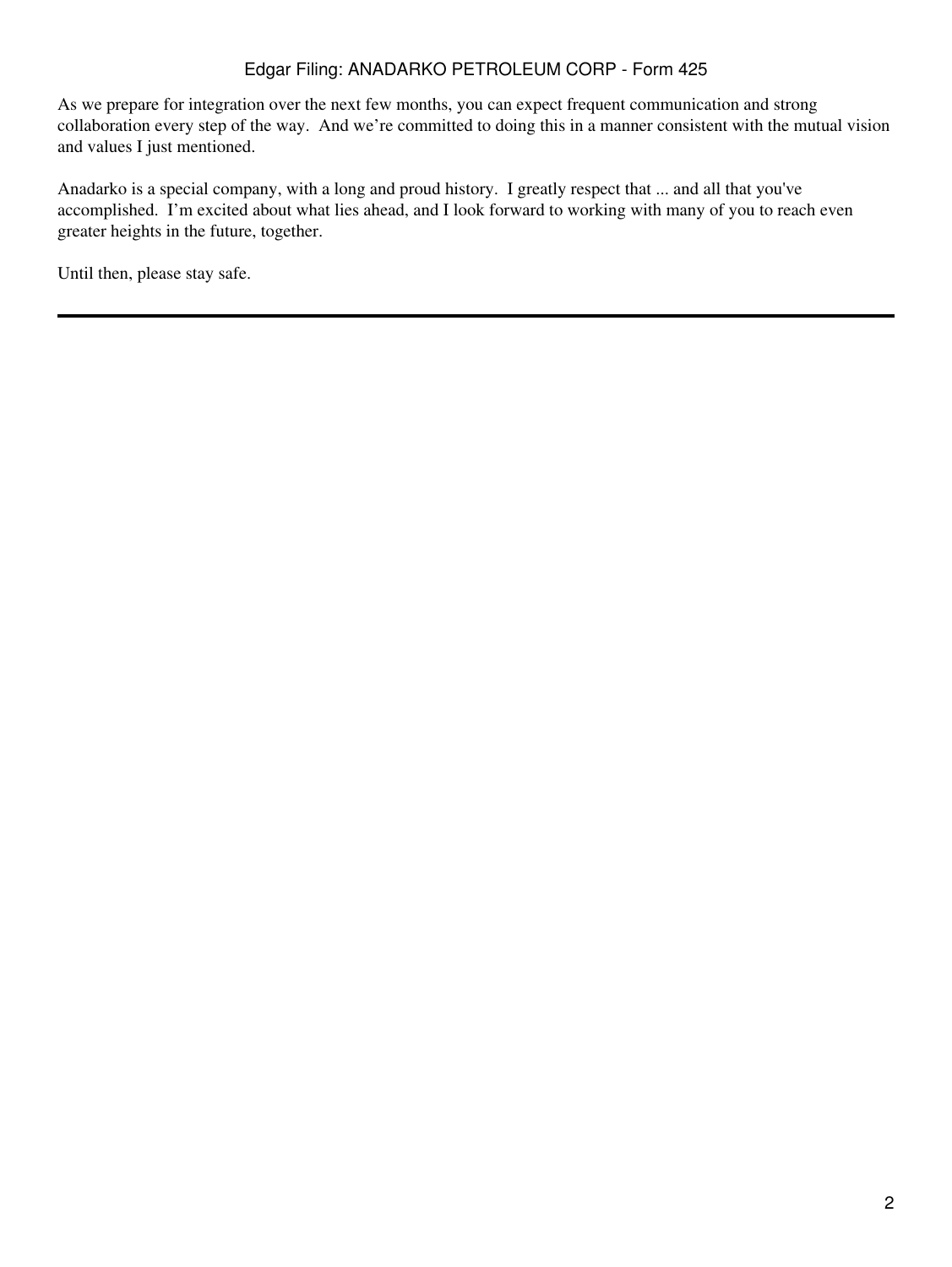#### Cautionary Statement Regarding Forward-Looking Statements

This communication contains forward-looking statements within the meaning of the Private Securities Litigation Reform Act of 1995, Section 27A of the Securities Act of 1933, as amended, and Section 21E of the Securities Exchange Act of 1934, as amended. These forward-looking statements generally include statements regarding the potential transaction between Chevron Corporation ("Chevron") and Anadarko Petroleum Corporation ("Anadarko"), including any statements regarding the expected timetable for completing the potential transaction, the ability to complete the potential transaction, the expected benefits of the potential transaction (including anticipated annual operating cost and capital synergies and anticipated free cash flow accretion), the increase of Chevron's share repurchase annual target, projected financial information, future opportunities, and any other statements regarding Chevron's and Anadarko's future expectations, beliefs, plans, objectives, results of operations, financial condition and cash flows, or future events or performance. These statements are often, but not always, made through the use of words or phrases such as "anticipates," "expects," "intends," "plans," "targets," "forecasts," "projects," "believes," "seeks," "se "estimates," "positions," "pursues," "may," "could," "should," "will," "budgets," "outlook," "trends," "guidance," "focus," "on track," "is slated," "goals," "objectives," "strategies," "opportunities," "poised" and similar expressions. All such forward-look statements are based on current expectations of Chevron's and Anadarko's management and therefore involve estimates and assumptions that are subject to risks, uncertainties and other factors that could cause actual results to differ materially from the results expressed in the statements. Key factors that could cause actual results to differ materially from those projected in the forward-looking statements include the ability to obtain the requisite Anadarko stockholder approval; uncertainties as to the timing to consummate the potential transaction; the risk that a condition to closing the potential transaction may not be satisfied; the risk that regulatory approvals are not obtained or are obtained subject to conditions that are not anticipated by the parties; the effects of disruption to Chevron's or Anadarko's respective businesses; the effect of this communication on Chevron's or Anadarko's stock prices; the effects of industry, market, economic, political or regulatory conditions outside of Chevron's or Anadarko's control; transaction costs; Chevron's ability to achieve the benefits from the proposed transaction, including the anticipated annual operating cost and capital synergies; Chevron's ability to promptly, efficiently and effectively integrate acquired operations into its own operations; unknown liabilities; and the diversion of management time on transaction-related issues. Other important factors that could cause actual results to differ materially from those in the forward-looking statements are: changing crude oil and natural gas prices; changing refining, marketing and chemicals margins; Chevron's ability to realize anticipated cost savings and expenditure reductions; actions of competitors or regulators; timing of exploration expenses; timing of crude oil liftings; the competitiveness of alternate-energy sources or product substitutes; technological developments; the results of operations and financial condition of Chevron's suppliers, vendors, partners and equity affiliates, particularly during extended periods of low prices for crude oil and natural gas; the inability or failure of Chevron's joint-venture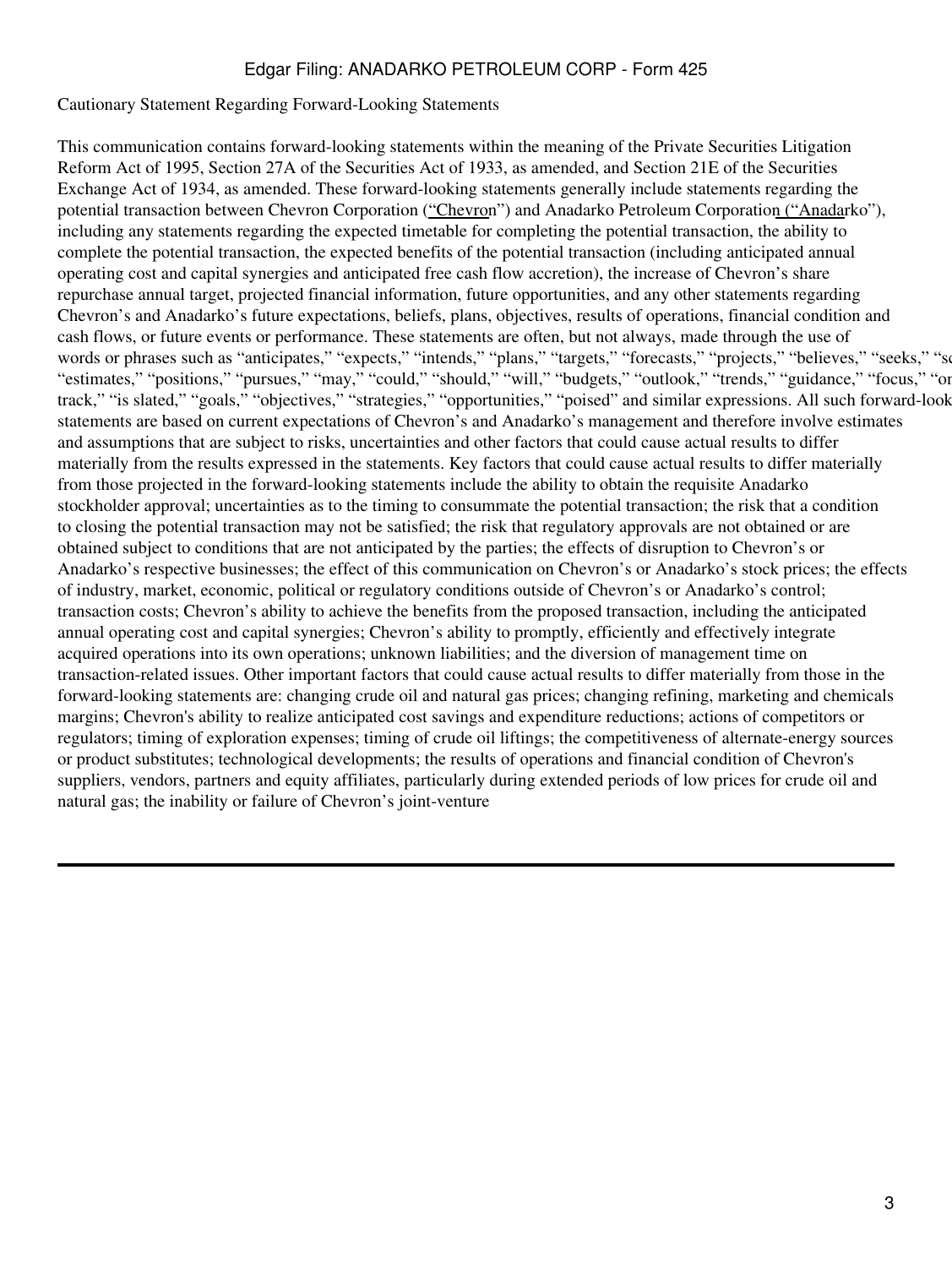partners to fund their share of operations and development activities; the potential failure to achieve expected net production from existing and future crude oil and natural gas development projects; potential delays in the development, construction or start-up of planned projects; the potential disruption or interruption of Chevron's operations due to war, accidents, political events, civil unrest, severe weather, cyber threats and terrorist acts, crude oil production quotas or other actions that might be imposed by the Organization of Petroleum Exporting Countries, or other natural or human causes beyond Chevron's control; changing economic, regulatory and political environments in the various countries in which Chevron operates; general domestic and international economic and political conditions; the potential liability for remedial actions or assessments under existing or future environmental regulations and litigation; significant operational, investment or product changes required by existing or future environmental statutes and regulations, including international agreements and national or regional legislation and regulatory measures to limit or reduce greenhouse gas emissions; the potential liability resulting from other pending or future litigation; Chevron's future acquisition or disposition of assets or shares or the delay or failure of such transactions to close based on required closing conditions; the potential for gains and losses from asset dispositions or impairments; government-mandated sales, divestitures, recapitalizations, industry-specific taxes, tariffs, sanctions, changes in fiscal terms or restrictions on scope of company operations; foreign currency movements compared with the U.S. dollar; material reductions in corporate liquidity and access to debt markets; the effects of changed accounting rules under generally accepted accounting principles promulgated by rule-setting bodies; Chevron's ability to identify and mitigate the risks and hazards inherent in operating in the global energy industry; and the factors set forth under the heading "Risk Factors" on pages 18 through 21 of Chevron's 2018 Annual Report on Form 10-K. Other unpredictable or unknown factors not discussed in this communication could also have material adverse effects on forward-looking statements. Chevron assumes no obligation to update any forward-looking statements, except as required by law. Readers are cautioned not to place undue reliance on these forward-looking statements that speak only as of the date hereof.

### Important Information For Investors And Stockholders

This communication does not constitute an offer to sell or the solicitation of an offer to buy any securities or a solicitation of any vote or approval, nor shall there be any sale of securities in any jurisdiction in which such offer, solicitation or sale would be unlawful prior to registration or qualification under the securities laws of any such jurisdiction. No offer of securities shall be made except by means of a prospectus meeting the requirements of Section 10 of the Securities Act of 1933, as amended. In connection with the potential transaction, Chevron expects to file a registration statement on Form S-4 with the Securities and Exchange Commission ("SEC") containing a preliminary prospectus of Chevron that also constitutes a preliminary proxy statement of Anadarko. After the registration statement is declared effective Anadarko will mail a definitive proxy statement/prospectus to stockholders of Anadarko. This communication is not a substitute for the proxy statement/prospectus or registration statement or for any other document